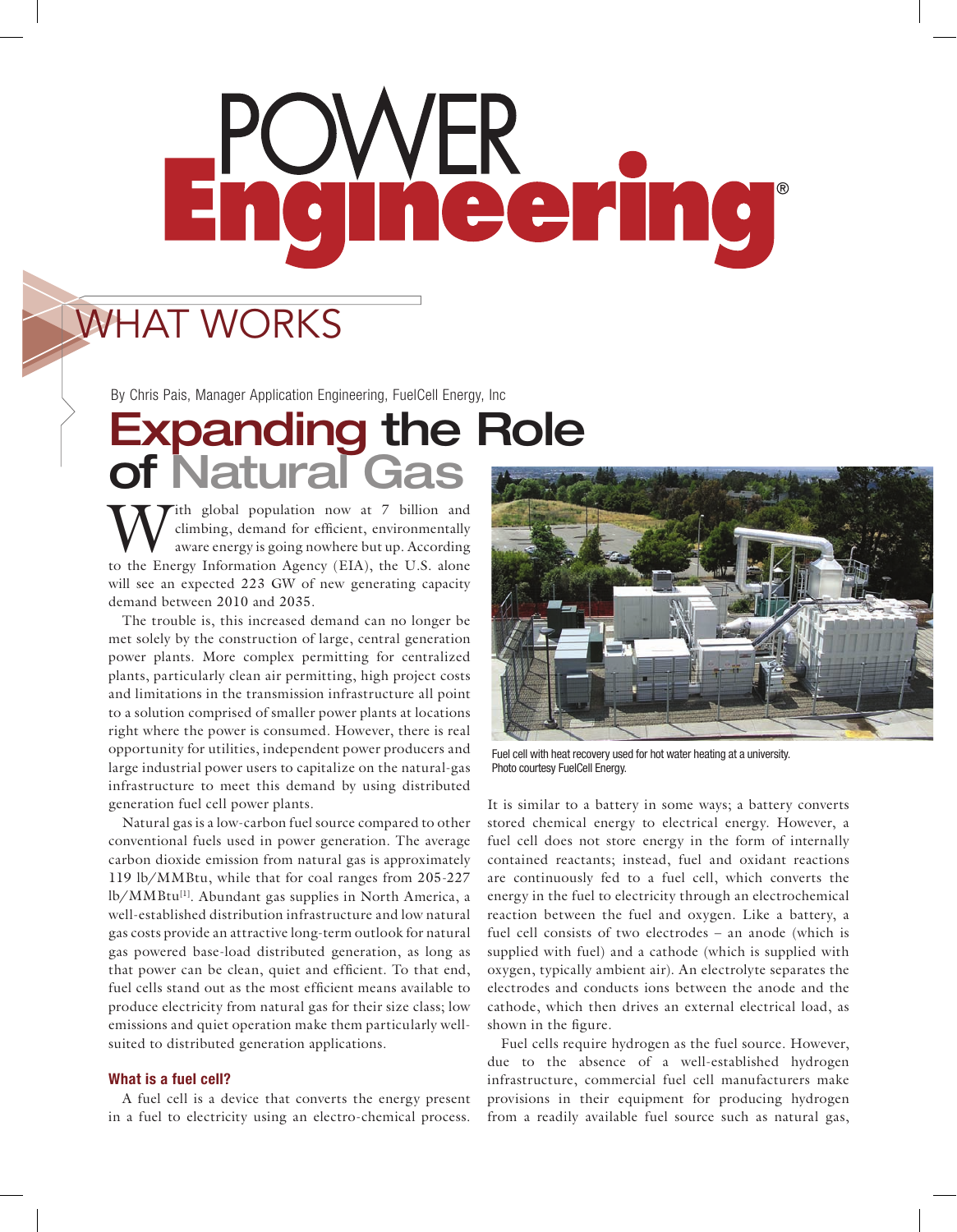# WHAT WORKS

| <b>TABLE 1 BASELOAD DISTRIBUTED GENERATION</b> |                                    |                                    |                                                                                    |                                    |  |  |  |
|------------------------------------------------|------------------------------------|------------------------------------|------------------------------------------------------------------------------------|------------------------------------|--|--|--|
|                                                | <b>Low Temperature</b>             |                                    | <b>High Temperature</b>                                                            |                                    |  |  |  |
| <b>Packaged system</b>                         | <b>PEM</b>                         | <b>Phosphoric Acid (PAFC)</b>      | <b>Carbonate (MCFC)</b>                                                            | <b>Solid Oxide (SOFC)</b>          |  |  |  |
| size range                                     | $\sim$ < 10 kW                     | 400 kW                             | 300 kW to 2.8 MW                                                                   | 200 kW                             |  |  |  |
| <b>Advantages</b>                              | Load following,<br>low temperature | CHP with low grade waste<br>heat   | High efficiency, CHP with high grade<br>waste heat, fuel flexible                  | <b>High efficiency</b>             |  |  |  |
| <b>Electrical efficiency</b>                   | 25%-35%                            | $40% - 42%$                        | 43%-47% and higher using turbine<br>or organic rankine cycle                       | 50%-57%                            |  |  |  |
| <b>Typical application</b>                     | Transportation,<br>residential     | baseload distributed<br>generation | large and small scale baseload<br>distributed generation, natural gas<br>or biogas | baseload distributed<br>generation |  |  |  |

or renewable biogas. In low temperature fuel cells, the hydrogen conversion system is external to the fuel cell. In high temperature fuel cells, the hydrogen conversion system is integral to the fuel cell, resulting in higher efficiencies.

### Types of Stationary Fuel Cells

There are four types of commercially available stationary fuel cells, and they are named after the type of material used in the electrolyte. The figure shows the different type of fuel cells and their associated

chemical reactions.

Table 1 summarizes the attributes of commercially available fuel cells. Fuel cells commercially deployed in large stationary power applications typically include phosphoric acid, molten carbonate and solid oxide types, and range in power output from 100 kW to an 11.2 MW fuel cell park, the world's largest as of the date of this article.

## Fuel Cells are Clean and Efficient

Unlike conventional power plants, fuel cells extract electricity from the fuel without going through a combustion process. This results in a clean emission signature, without any of the pollutants associated with combustion such as nitrogen oxides (NOx) or particulate matter. Table 2 compares the typical pollutants generated by fuel cells with those generated by conventional methods, illustrating how fuel cells virtually eliminate pollutants from the power generation process and significantly reduce greenhouse gas emissions versus the average U.S.

fossil fuel power plant.

Due to the direct conversion to electricity, fuel cells are also more electrically efficient than conventional combustion, especially in the distributed generation size range. In fact, fuel cells yield more power per a given unit of fuel than virtually all other methods of power production. They typically range from 40 to 60 percent electrical efficiency, and can achieve up to 90 percent total efficiency in Combined Heat and Power (CHP) applications.

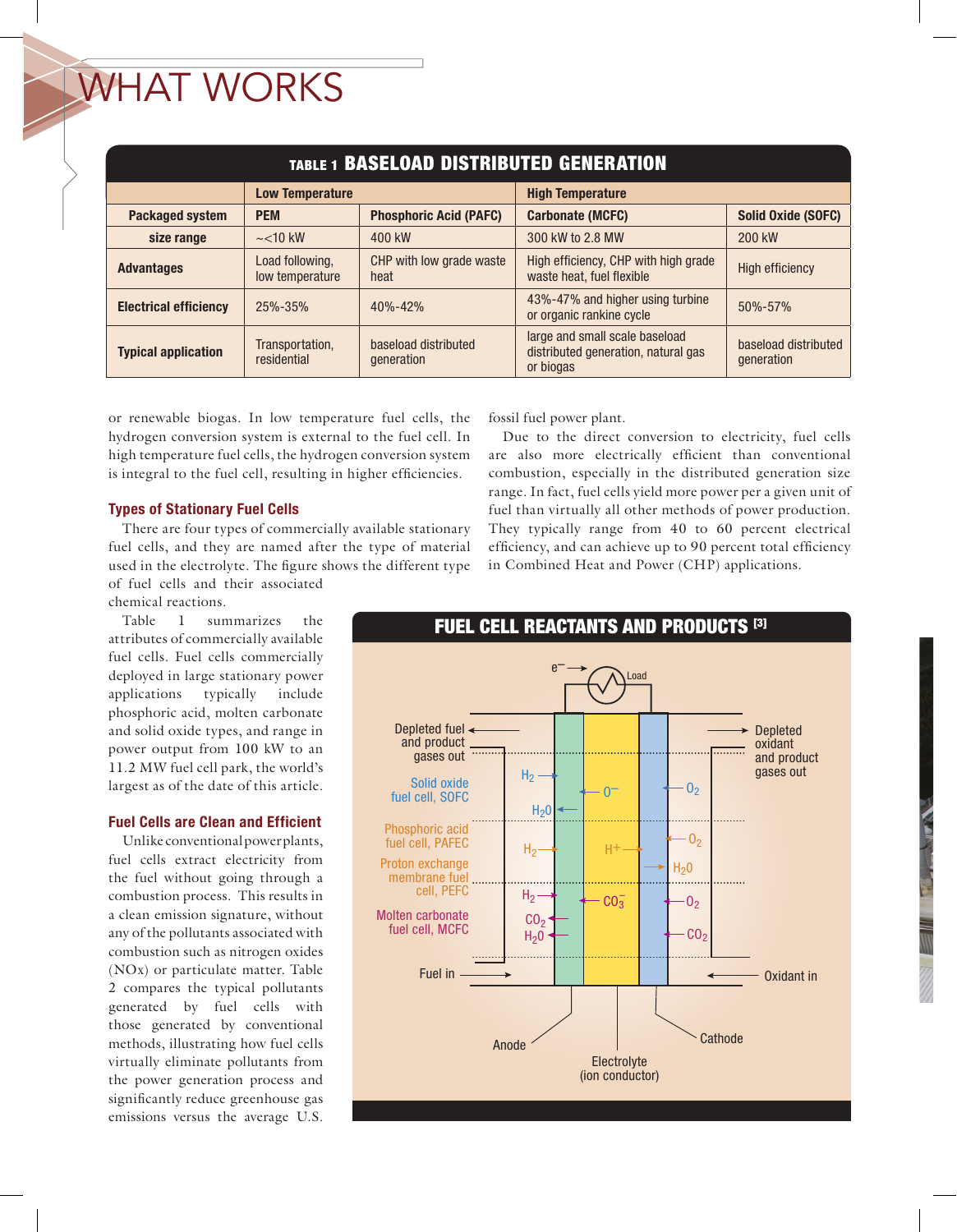# WHAT WORKS

## Combined Heat and Power from Fuel Cells

One of the more advantageous byproducts of the fuel cell reaction is heat, which can then be used in a CHP setting to increase the total efficiency of the system. High temperature fuel cells, such as molten carbonate (MCFCs) lend themselves particularly well for heat recovery due to the high temperature (>700 F) of the exhaust gas. Users can put this high temperature

|                                          | TABLE 2 EMISSIONS FROM A FUEL CELL [2] |             |               |             |  |
|------------------------------------------|----------------------------------------|-------------|---------------|-------------|--|
|                                          | NOx, lb/MWh                            | SOx, lb/MWh | PM-10, lb/MWh | CO2, lb/MWh |  |
| Average U.S. Grid,<br>baseload           | 1.9366                                 | 5.2589      | 0.19          | 1.314       |  |
| Average U.S.<br>fossil fuel plant        | 5.06                                   | 11.6        | 0.27          | 2.031       |  |
| <b>Microturbine</b>                      | 0.44                                   | 0.008       | 0.09          | 1.596       |  |
| <b>Small gas turbine</b>                 | 1.15                                   | 0.008       | 0.08          | 1.494       |  |
| Gas engine<br>(uncontrolled, lean burn)  | 2.2                                    | 0.006       | 0.03          | 1.108       |  |
| Gas engine (low NOx)                     | 0.5                                    | 0.007       | 0.03          | 1.376       |  |
| <b>DFC Powerplant,</b><br>47% efficiency | 0.01                                   | 0.0001      | 0.00002       | 940         |  |
|                                          |                                        |             |               |             |  |

exhaust to use for a variety of value-add applications such as hot water heating, steam generation or absorption cooling.

#### **Economics**

Stationary fuel cell power plants fueled by natural gas are easy to site in urban locations due to their favorable emission profile, relatively modest space requirements, and quiet operation. Costs continue to decline as manufacturing



A 11.2 MW fuel cell installation in South Korea with thermal energy sold to a neighboring wastewater treatment facility

volumes increase, although comparing current direct cost per kWh without accounting for attributes such as the virtual lack of pollutants does puts fuel cells at a pricepoint that is more than combustion-based generation equipment at present. However, in certain high cost regions such as California and Connecticut, carbonate fuel cell plants are close to being competitive with the grid, even before incentives. Fuel cell manufacturers have a clear path for achieving pricing below the grid as higher manufacturing volumes will further drive costs down.

Recent advances in fuel cell technology, increases in production volume and competition among manufacturers of stationary fuel cell systems continue to lower the gross system costs. Various states in the U.S. have attractive programs for the deployment of fuel cells. For example, the State of California renewed the Self Generation Incentive Program (SGIP) in November 2011, which offers a capital cost incentive of up to \$2,250 per kW for natural gas and \$4,250 per kW for biogas fueled fuel cells. California also recently enacted a feed-in tariff for CHP applications. Connecticut has a similar capital cost incentive program for fuel cells, as well as an attractive feed-in-tariff scheme. In addition to several state incentives, the Federal Investment Tax Credit (ITC) provides a tax credit of 30 percent of the project costs, up to \$3,000/kW for fuel cell plants, and the Energy Policy Act of 2005 still provides for accelerated depreciation of fuel cell assets for tax purposes.

In the international arena, South Korea includes fuel cells operating on either natural gas or renewable biogas in its Renewable Portfolio Standards (RPS) and has an attractive feed-in-tariff program for fuel cells. The high efficiency of fuel cells is especially attractive to South Korea, as it imports about 95 percent of the natural gas used for power production. European countries also provide an array of capital cost and operating incentives for combined heat and power applications, with favorable treatment for fuel cell generation in some countries.

#### **Conclusions**

The long-term abundance and low cost of natural gas